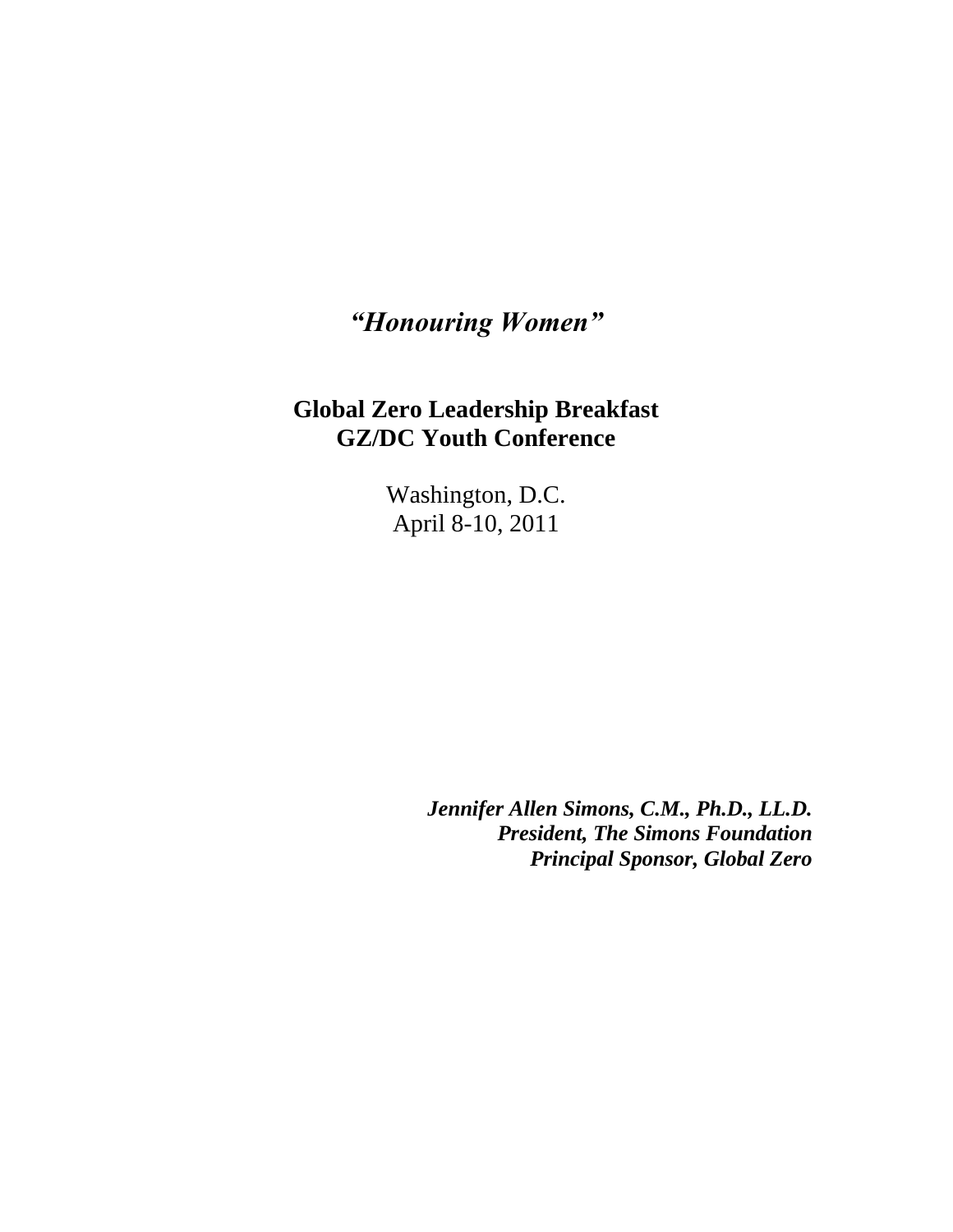## Good Morning!

Thank you for the invitation to speak. And I would like, first of all, to congratulate the Global Zero team for organizing such a fine and successful event. It is wonderful to be here amongst this vital and inspiring meeting of bright young people committed to a better world.

I am honoured to participate in this panel and pleased that Global Zero is bringing into focus the importance of women as agents of change. When I agreed to become a Founding Partner of Global Zero one of my hopes was that women would be well represented in the Global Zero movement.

The Global Zero goal to encourage women to work in the restoration of the nuclear disarmament movement - together with the strong and growing youth movement of both young women and men - can only add to Global Zero's success in pursuing a world without nuclear weapons by 2030.

For more than a century women have been an active force in working for peace and disarmament. The original Mother's Day Proclamation - written in 1870 by politically active Julia Ward Howe - was "an impassioned call for peace and disarmament" - a reaction to the carnage of the Civil War.

Women have played an important and effective role in the global nuclear disarmament movement since the bombings of Hiroshima and Nagasaki. They have participated as individuals, in groups, and many within women-specific organizations in active opposition to nuclear weapons.

Because of time constraints I will not talk of such actions as the spread across the globe of women's peace camps and other activities. I will focus on an American experience with positive global implications.

Early mobilizations in the 1950s were the responses to atmospheric nuclear testing. And women drew on their experience as mothers as both justification and motivation behind their activism. For example, in the 1950s, women discovered that the breast milk they were feeding their babies was contaminated with traces of Radio-active Strontium 90.

A successful civil movement of predominantly young mothers -and one very important for nuclear disarmament - was the 1958 St. Louis Baby-Teeth Survey. The testing of baby teeth of children, born between 1945 and 1965, showed levels of Radio-active Strontium 90 that had risen a 100-fold; and rose and fell in correlation with atomic bomb tests. The resulting campaign, to ban testing, acted as a spur to President Kennedy to negotiate a treaty to ban nuclear tests in the atmosphere, in space, and in the water.

In 2001 a set of 85,000 of these teeth was discovered in storage at Washington University. The teeth were given to the [Radiation and Public Health Project](http://en.wikipedia.org/wiki/Radiation_and_Public_Health_Project) which then tracked the individuals who had participated in the tooth-collection project. The results are quite disturbing. They showed that *those children who later died of cancer before*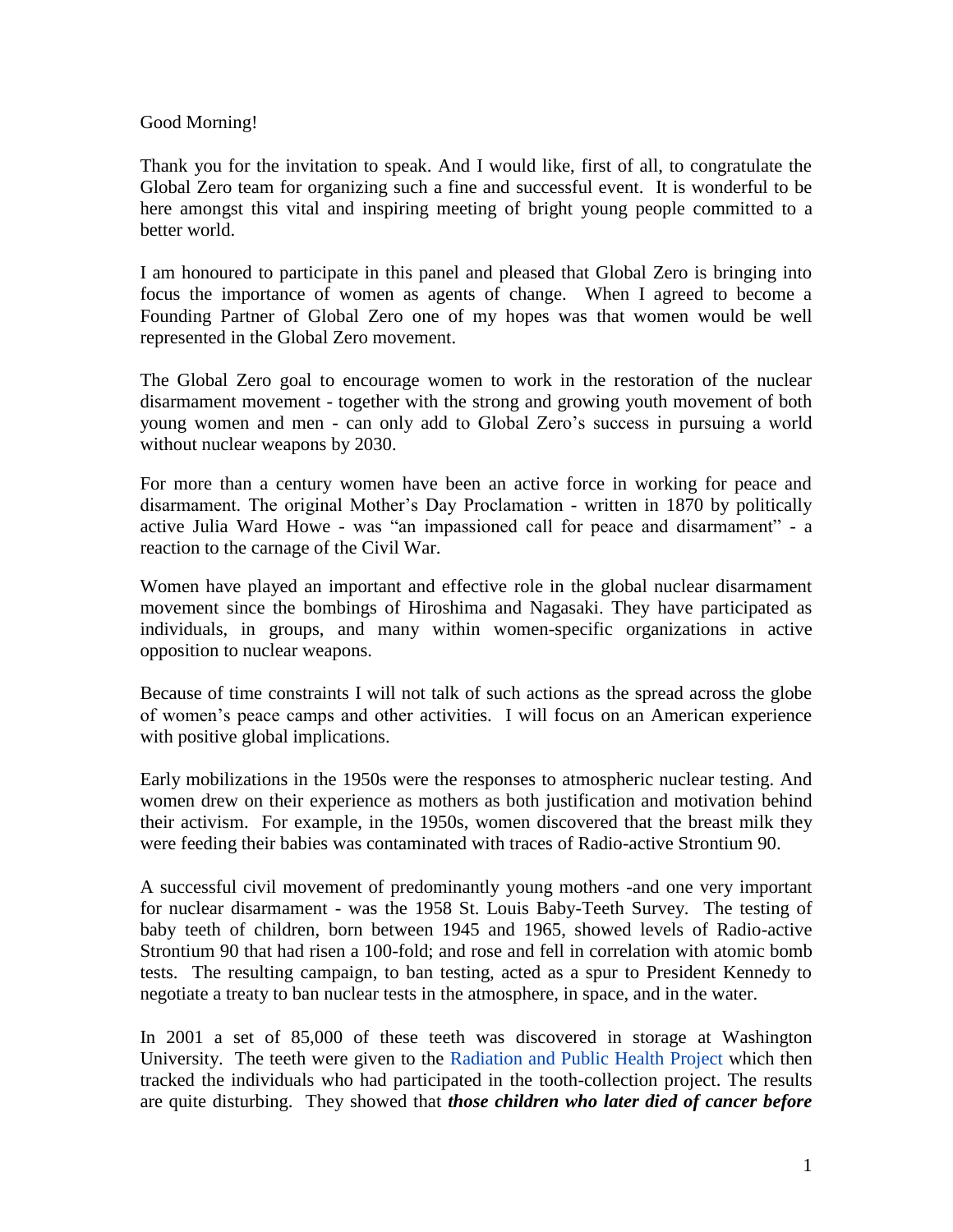*the age of 50* had levels of [strontium 90](http://en.wikipedia.org/wiki/Strontium_90) in their stored baby teeth that was *twice the level*  of those who were still alive at age 50.

The problem with nuclear weapons is that all of us - *men, women and children* - are collateral damage in a nuclear incident whether from a nuclear war, an accident, an accidental or malicious launch of a nuclear weapon, or from those ticking time bombs like Chernobyl and now Fukushima, whose radiation effects are currently terrifying so many people around the world.

After the Cold War, the large women's organizations - along with the disarmament movement - diminished in size and some have disappeared - though protests have continued - many of them quite radical - but effective - in bringing attention to the continuing existence and the danger of nuclear weapons *which an amazing number of people had assumed were eliminated at the end of the Cold War.*

My own experience as an educator, advocate, activist and funder for nuclear disarmament and the prohibition of nuclear weapons, began because of my concerns as a mother.

In the early 1980s, we in Vancouver, Canada, were living in a climate of nuclear fear. The United States, despite huge civil society protests, established a nuclear weapons base on Vancouver Island, across the water from Vancouver. As well, there was a US nuclear submarine base 80 miles – as the crow flies – from Vancouver.

A local newspaper published a map of the city of Vancouver as a target with circles defining the devastating effects. I was a University student marching in the streets protesting this situation.

I was horrified because my young daughter was having nightmares about nuclear war. I established The Simons Foundation when I was in Graduate School, in 1985 because of my concern for my daughter. I wondered if fear of nuclear weapons had become part of the psyche of young people in North America and began to research on the subject. I found two psychological studies - one of kindergarten age children and one of college students. In their discussions with the psychologists none of these young people mentioned nuclear war as a conscious concern but in reporting their dreams, nuclear war featured in all of these young peoples' dreams.

The first grant I made from the Foundation was to endow a doctoral fellowship for women in physics, imagining – naively and chauvinistically, perhaps – that a woman researching in physics would be a Madame Curie – seeking medical applications - rather than an Edward Teller – whose lifelong focus was in advancing thermonuclear weapons and the hydrogen bomb.

For 26 years I have continued to work as an education, advocate, activist and a funder for the elimination of nuclear weapons. And this is why I am a Founding Partner of Global Zero. I believe Global Zero is the organization with the best plan, and the one most likely to achieve my goal.

Concern about the issue has died away since the end of the Cold War. The dangers have